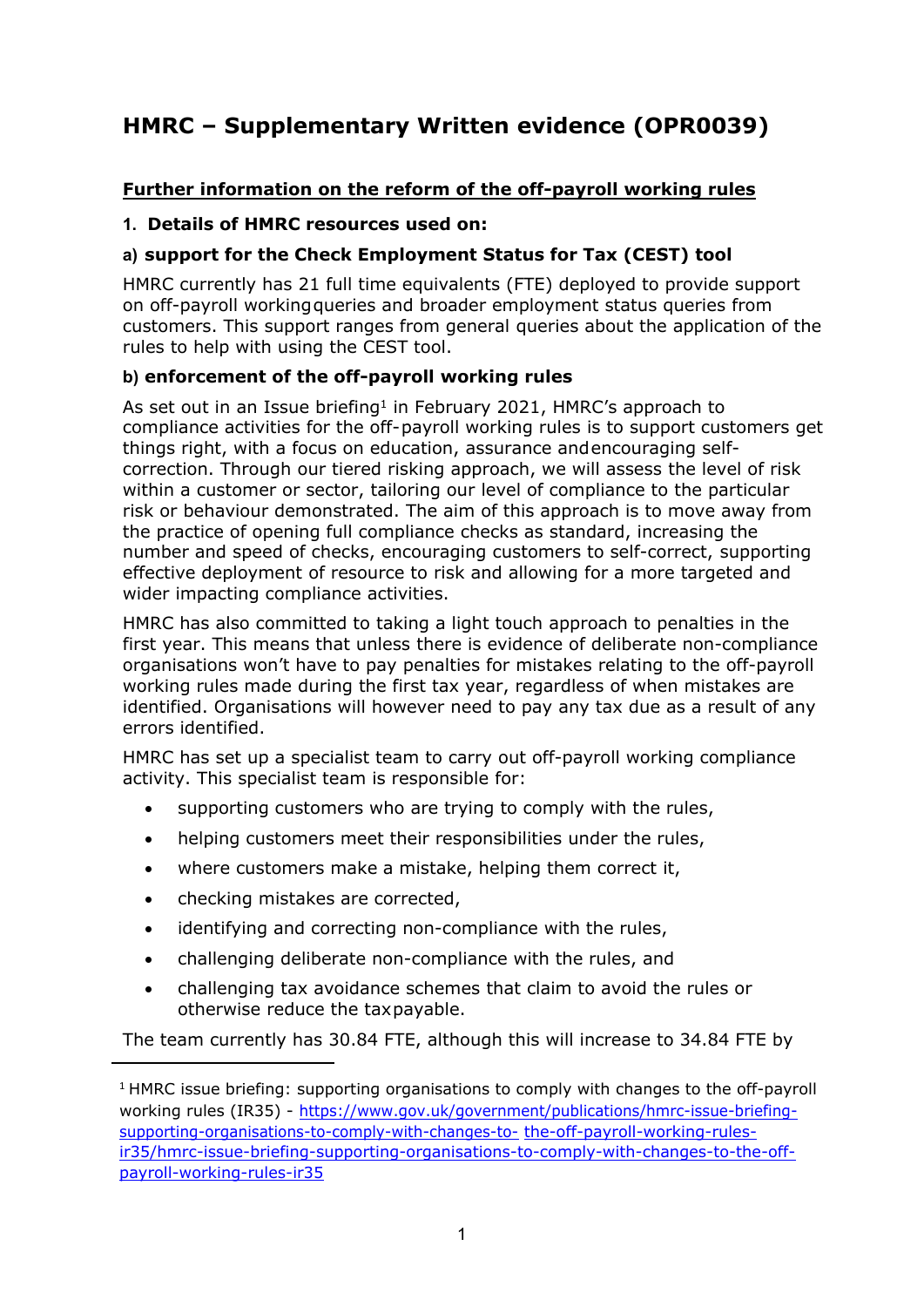the end of the financialyear.

### **2. A breakdown of the latest CEST usage outcomes.**

In December 2020, HMRC committed to releasing data updates on the usage of the Check Employment Status for Tax tool (CEST). Following the release of CEST usage data in December 2020, HMRC has published updated data quarterly, in March, June and, most recently, September 2021<sup>2</sup>. This latest publication covers the period from the launch of the enhanced tool (November 2019), untilAugust 2021. This showed that CEST had been used over 1.8 million times.

The usage data up to August 2021 is shown in the tables below. This shows that CEST produced an "outside IR35" or self-employed determination in over 51% of uses, an "inside IR35" or employed determination in roughly 28% of uses and was unable to provide a determination in just over 20% of uses.

| <b>CEST outcome</b>                            | <b>Worker Using an</b><br><b>Intermediary</b> | <b>CEST outcome</b> | <b>Direct</b><br><b>Engagement</b> |
|------------------------------------------------|-----------------------------------------------|---------------------|------------------------------------|
| Outside off-payroll<br>working rules<br>(IR35) | 558,346 (49%)                                 | Self-Employed       | 392,706 (55%)                      |
| Inside off-payroll<br>working rules<br>(IR35)  | 333,431 (30%)                                 | Employed            | 176,452 (25%)                      |
| Undetermined                                   | 233,631 (21%)                                 | Undetermined        | 142,922 (20%)                      |
| Total                                          | 1,125,408                                     | Total               | 712,080                            |

The table below sets out the roles of each CEST user, for the same period. This shows that the majority of CEST users are hirers.

| Total "Worker" usage | Total "Hirer" usage | Total "Agency" usage |
|----------------------|---------------------|----------------------|
| 713,197              | 1,092,979           | 31,312               |
| 39%                  | 59%                 | 2%                   |

#### **3. Details of the findings from the public sector research on the impacts on public sector bodies, and an update on the progress made on further long-term public sector research.**

The Government published research into the short-term effects of the 2017 reform in the public sector<sup>3</sup> in May 2018, this was based on field research with

<sup>2</sup> Check Employment Status for Tax (CEST) usage data, 23 September 2021 [https://www.gov.uk/government/publications/check-employment-status-for-tax-c](https://www.gov.uk/government/publications/check-employment-status-for-tax-cest-2019-enhancement/check-employment-status-for-tax-cest-usage-data)est-[2019-enhancement/check](https://www.gov.uk/government/publications/check-employment-status-for-tax-cest-2019-enhancement/check-employment-status-for-tax-cest-usage-data)- [employment-status-for-tax-cest-usage-data](https://www.gov.uk/government/publications/check-employment-status-for-tax-cest-2019-enhancement/check-employment-status-for-tax-cest-usage-data)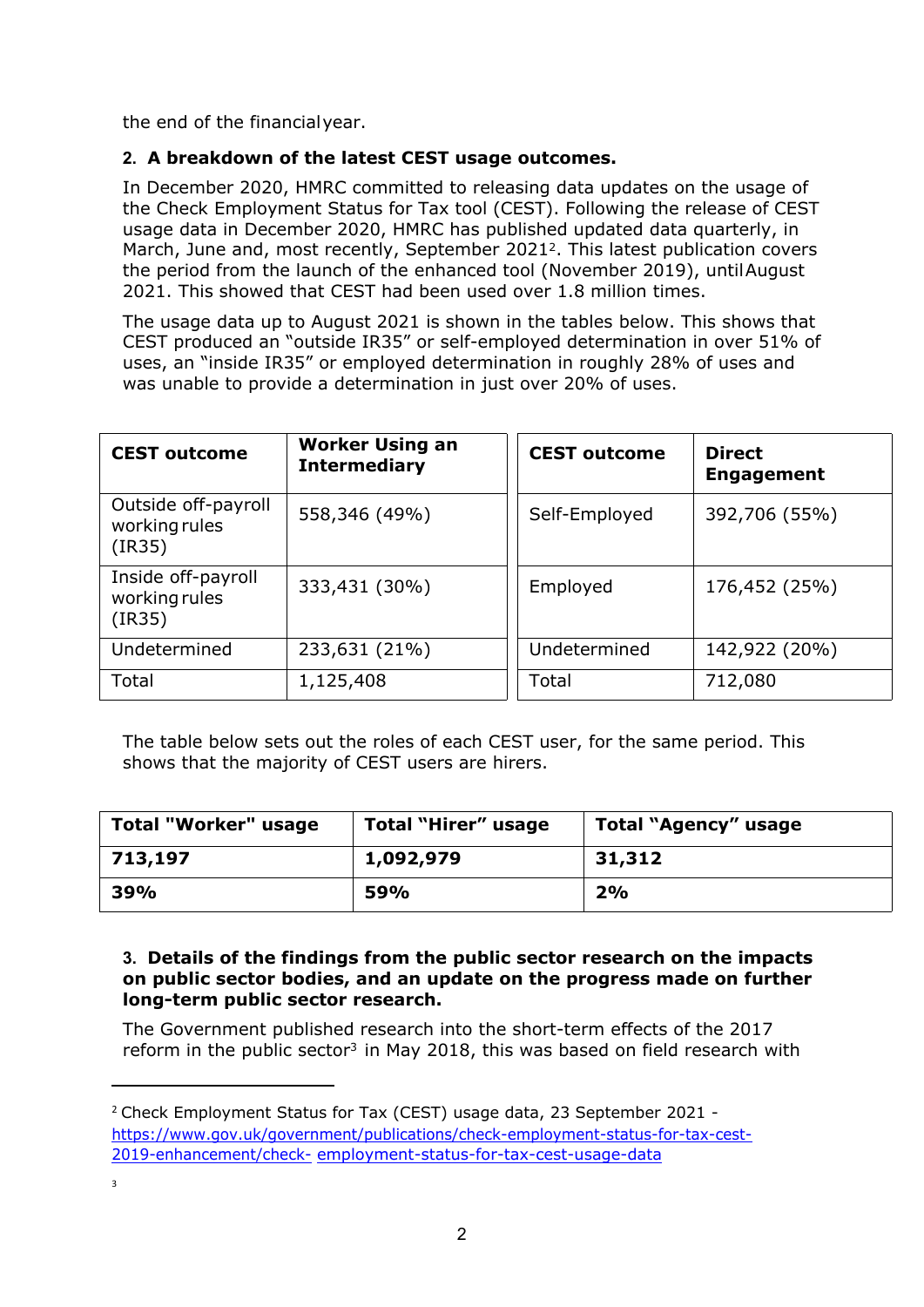public authorities between August and October 2017.

In March 2021, the Government published two research reports on the offpayroll working rules:

- Research with Education public authorities on the long-term effects of the 2017 reform<sup>4</sup>
- Research with employment agencies on the long-term effects of the 2017 reform and anticipated effects of the 2021 reform<sup>5</sup>

Fieldwork with public sector organisations was paused in Autumn 2020 to enable these organisations to deal with the effects of the coronavirus pandemic. Findings from the education sector were published as take up rates of interviews among the education sector were high enough at the time to produce robust results.

The research published in March 2021 did not show any systemic challenges that organisations faced in applying the rules. Specifically, the research with the education sector shows that, while there are some costs in initially implementing the rules, the majority find the ongoing operation of the rules reasonable and easy to apply. Evidence also shows there are minimal long-term effects of changes toworkforce structures in that sector, although evidence from research published with employment agencies shows many agencies (across all sectors) have seen contractors changing the way they provide their services. Only 7% of organisations who engage contractors before and after the reform found it more difficult to fill vacancies and only 12% found it harder to recruit contractors with the right skills and experience.

The research provided useful insights into how HMRC can support customers, which was built into HMRC's education and support programme for the 2021 reform. For example, the research highlightedthe use of local authorities as a source of information for public sector organisations, the need for alternative forms of communication from HMRC, and for more support for clients and contractors. HMRC took this feedback on board and ran additional workshops with local authorities on the changes,introduced additional dates for webinars for organisations and contractors, and have continued with their multi-channel approach to communicating with customers including through email, the RTI payrollsystem and social media.

While the research found that the majority of organisations are making status determinations on a case-by-case basis, and CEST use is high among education sector organisations, with most finding the tool helpful, it did also highlight some examples where client organisations may be making incorrect determinations. As part of HMRC's education and support programme, HMRC provided further detailedguidance on how customers should take reasonable care when making decisions, as well as delivering specific webinars on making status

[https://assets.publishing.service.gov.uk/government/uploads/system/uploads/attachment\\_data/file/7](https://assets.publishing.service.gov.uk/government/uploads/system/uploads/attachment_data/file/704931/Off-) [04931/Off-](https://assets.publishing.service.gov.uk/government/uploads/system/uploads/attachment_data/file/704931/Off-)[Payroll\\_Reform\\_in\\_the\\_Public\\_Sector.pdf](https://assets.publishing.service.gov.uk/government/uploads/system/uploads/attachment_data/file/704931/Off-Payroll_Reform_in_the_Public_Sector.pdf)

4 [https://assets.publishing.service.gov.uk/government/uploads/system/uploads/attachment\\_data/file/9](https://assets.publishing.service.gov.uk/government/uploads/system/uploads/attachment_data/file/971807/HMRC_Research_Report_-_Off-payroll_education_clients_FINAL.pdf) [71807/HMRC\\_Research\\_Report\\_-\\_Off-payroll\\_education\\_clients\\_FINAL.pdf](https://assets.publishing.service.gov.uk/government/uploads/system/uploads/attachment_data/file/971807/HMRC_Research_Report_-_Off-payroll_education_clients_FINAL.pdf) 5

[https://assets.publishing.service.gov.uk/government/uploads/system/uploads/attachment\\_data/file/9](https://assets.publishing.service.gov.uk/government/uploads/system/uploads/attachment_data/file/970948/HMRC_Re) [70948/HMRC\\_Re](https://assets.publishing.service.gov.uk/government/uploads/system/uploads/attachment_data/file/970948/HMRC_Re)[search\\_Report\\_-\\_Off-payroll\\_agencies.pdf](https://assets.publishing.service.gov.uk/government/uploads/system/uploads/attachment_data/file/970948/HMRC_Research_Report_-_Off-payroll_agencies.pdf)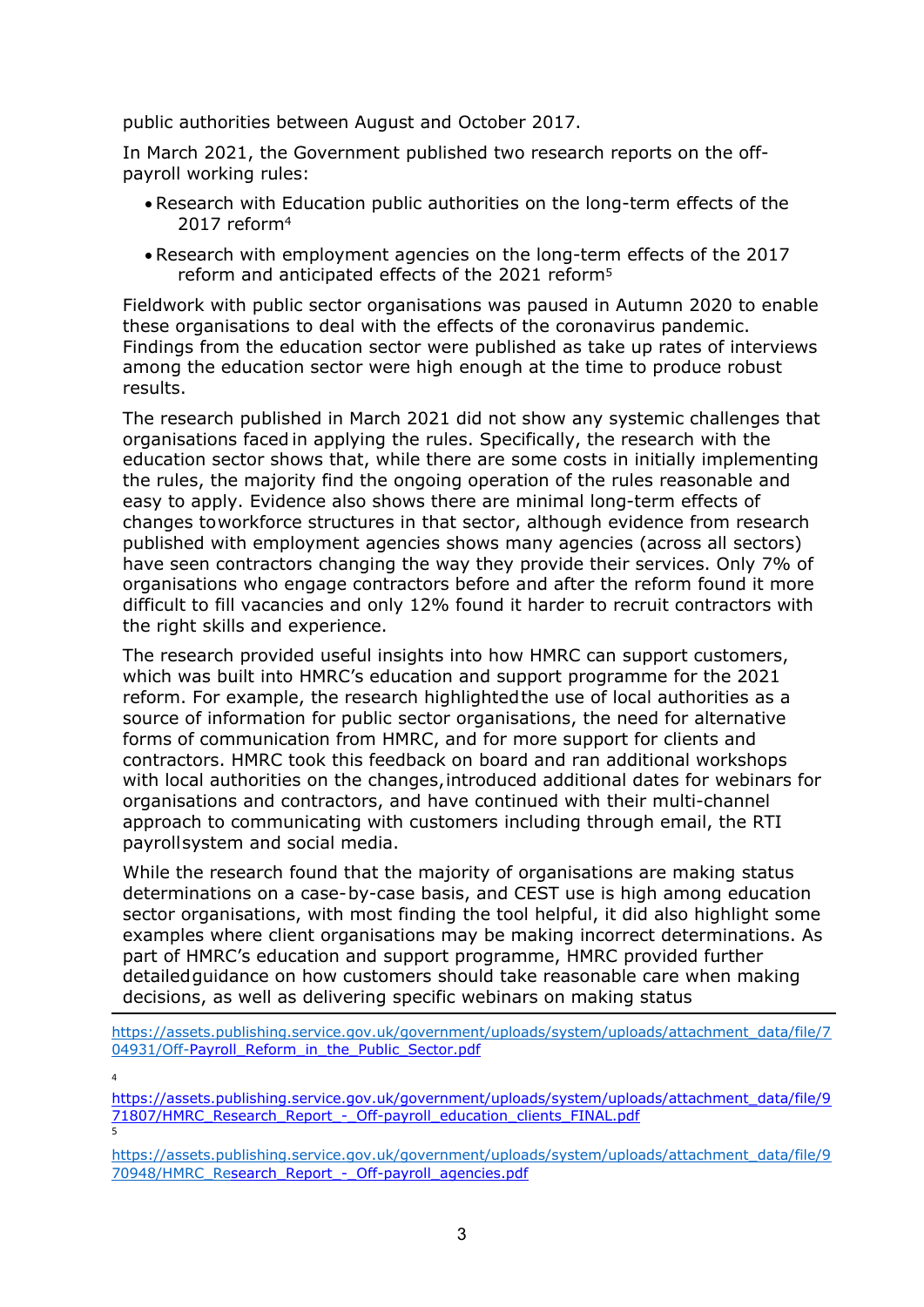determinations and using CEST.

Fieldwork with other public sector organisations recommenced in July 2021 and continued until October2021. The findings are being reviewed and analysed, and will be published in due course, in 2022.

Research has also been ongoing with contractors looking at the advice and information that contractorsreceive about tax, which also includes a small number of questions on the awareness of, and workforceimpacts of, the 2017 and 2021 off-payroll working reforms. This research will be published in due course.

#### **4. An update on the progress made on the short-term research into the private sector reform, including what information HMRC is gathering in this research.**

Research into the short-term effects of the 2021 reform has been commissioned, and fieldwork hasbegun. The findings will be available in 2022. This research is with medium and large-sized organisations in the private and voluntary sectors. It primarily aims to assess:

- the administrative burden for client organisations and any challenges they may face implementing the rules,
- the usefulness of HMRCs customer education and support, and
- the impacts on the contractor workforce, including changes in the ways contractors are engaged, changes to rates paid, and changes in the ease of recruitment and filling vacancies. The research looks to gather insights on roles filled by contractors, as well as sectors.

This research is with client organisations as they have the most responsibilities under the reformed off- payroll working rules and will have a good understanding of the overall picture of how they are engagingcontractors. However, as set out above, research has also been conducted with other parts of the labour supply chain: agencies and contractors.

External stakeholders, through the IR35 Forum, have been kept updated on HMRC's research plansand have had the opportunity to feed into the design of the research.

HMRC intends to evaluate the long-term effects of the April 2021 reform and will consider in due coursewhether further external research is the most effective way of doing this, following consideration of the short-term research and other options available for evaluation.

#### **5. An update on HMRC's progress on tackling avoidance amongst umbrella companies.**

Where an umbrella company meets the criteria to be classed as a promoter and/or enabler of avoidance schemes, HMRC will use its powers under Disclosure of Tax Avoidance Schemes (DOTAS),Promoters of Tax Avoidance Schemes (POTAS) and the Enablers penalty legislation, where appropriate. These powers have been strengthened by new legislation enacted in Finance Act 2021.

Most of the current disguised remuneration schemes we see are promoted and/or enabled by non-compliant umbrella companies.

The Government confirmed at Autumn Budget 2021 that it would introduce a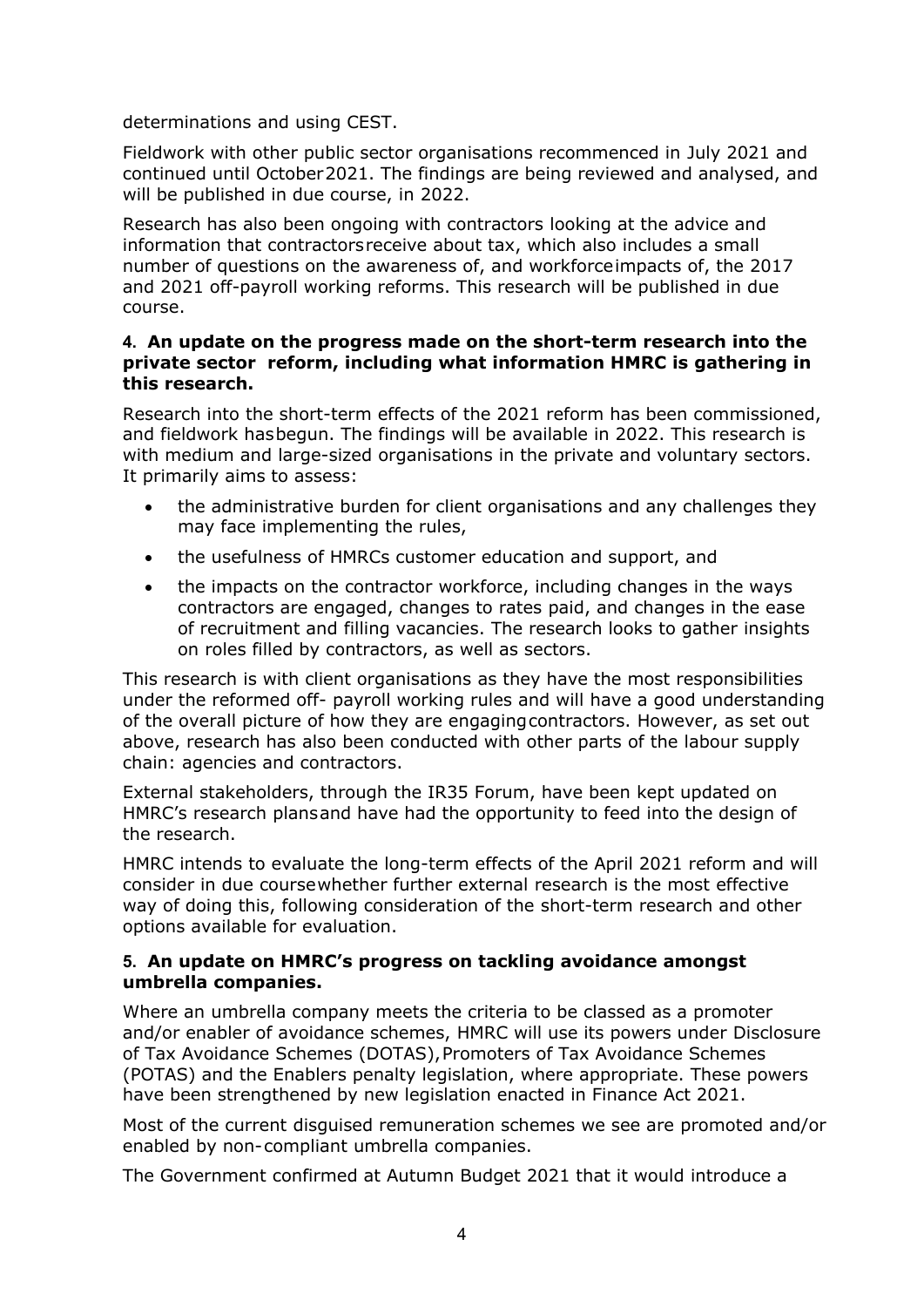further package of measures to build on changes to existing avoidance regimes and ensure promoters (including umbrellacompanies operating avoidance schemes) face stronger sanctions more quickly. These are contained in Finance Bill 2021-22.

In 2020-21 we made over 500 interventions into promoters and enablers of tax avoidance across a range of different taxes, including employment duties, and reporting obligations. This includes enquiriesinto the corporation tax, income tax and VAT affairs of promoters and individuals, and into the operationof PAYE by umbrella companies, as employers. It also includes challenges under our antiavoidance powers, for example, an enquiry under the Disclosure of Tax Avoidance Schemes regime.

In November 2020, HMRC and the Advertising Standards Authority (ASA) issued a joint EnforcementNotice<sup>6</sup> which set out what promoters should and should not include in their internet advertising. This allows the ASA to apply sanctions to promoters who continue to use misleading advertising, includingremoving the advertisement from internet searches. As a result, many umbrella companies have shutdown or amended their websites.

Our Spotlight series about tax avoidance schemes published on GOV.UK warns people of what they should look out for to spot avoidance schemes. In 2019 and 2020, HMRC issued 11 Spotlight warnings,on different tax avoidance schemes being offered to people. Spotlight 45 (September 2018) and Spotlight 55 (April 2020) specifically warn about non-compliant arrangements with umbrella companies and what to look out for if they claim individuals can have higher take home pay.

In November 2020, HMRC launched an awareness campaign "Tax Avoidance – Don't get caught out" targeted mainly at contractors and agency workers working through umbrella companies. It advises taxpayers how to spot avoidance schemes promoted by umbrella companies and about the risks involved. In November 2021, the campaign was refreshed to include a new interactive risk checker and umbrella payslip guidance to help contractors check how they're being paid and whether they are at riskof being involved in tax avoidance.

Since April 2020, we have written to around 33,000 taxpayers who we suspect are in disguised remuneration avoidance schemes (the majority involving noncompliant umbrella companies) advisingthem of the risk and providing contacts in HMRC if they want to leave the scheme. We now write to alltaxpayers we suspect are involved in avoidance schemes within a few weeks of us becoming aware oftheir involvement.

In April 2021 we published guidance for contractors working through umbrella companies to help themunderstand their pay arrangements and warn them about umbrella companies operating avoidance schemes.

We are engaging with employment agencies and industry representative bodies to pass on key messages about steering clear of avoidance. In October 2021, we published guidance for agencies and other businesses that use umbrella companies. The guidance educates them about the warning signsof avoidance,

<sup>6</sup> [https://www.asa.org.uk/static/eeef04f6-c2e0-49fd-a76ff4618add271b/Enforcement](https://www.asa.org.uk/static/eeef04f6-c2e0-49fd-a76ff4618add271b/Enforcement-notice-advertising-tax-arrangement-schemes.pdf)[notice-advertising-tax-arrangement-schemes.pdf](https://www.asa.org.uk/static/eeef04f6-c2e0-49fd-a76ff4618add271b/Enforcement-notice-advertising-tax-arrangement-schemes.pdf)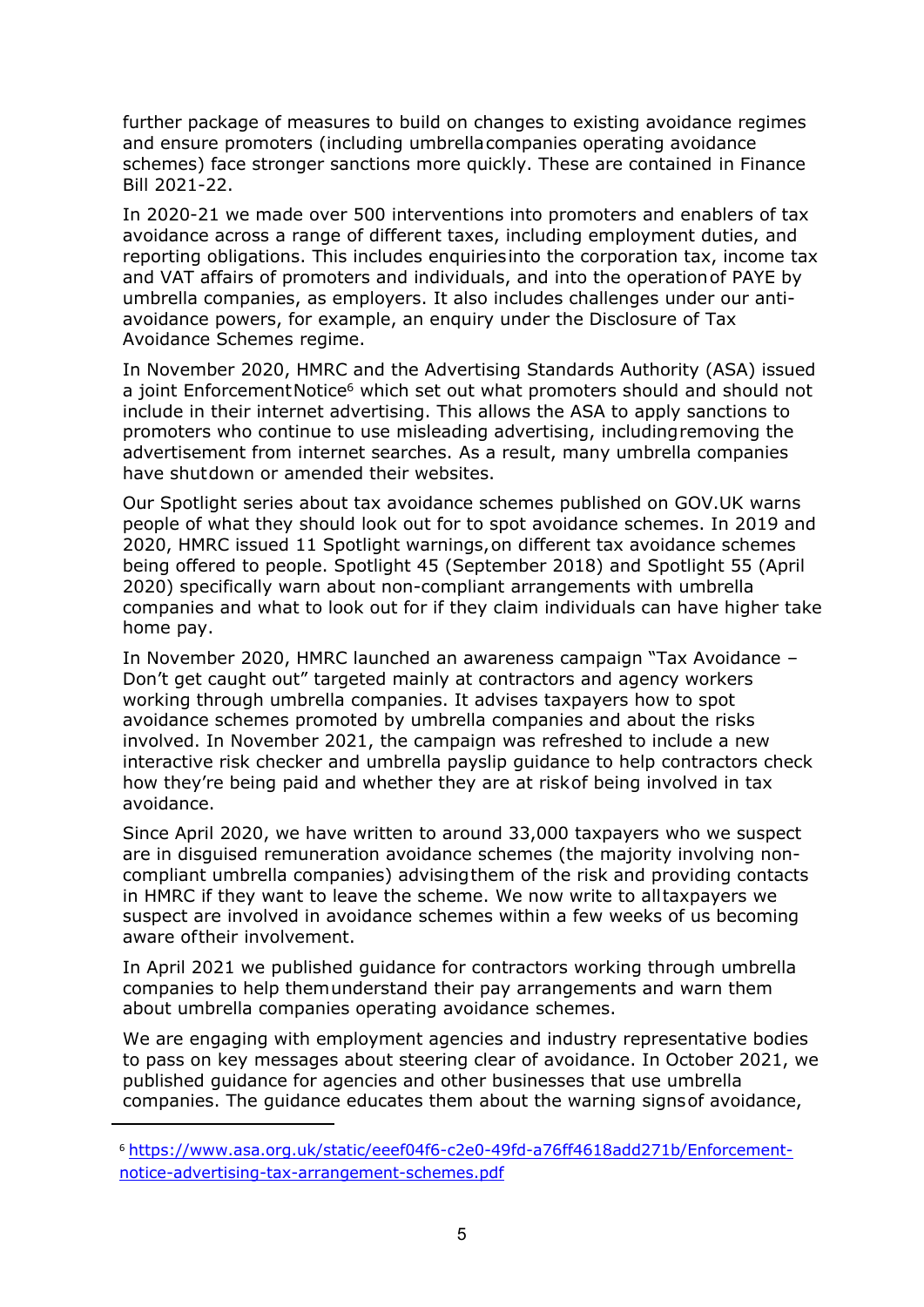the risks of using non-compliant umbrella companies and due diligence they should undertake to reduce the risk of becoming involved in the supply chain of avoidance.

In November 2021, the government is published a call for evidence to ensure it has an up-to-date and well-informed view of how the umbrella company market operates. The call for evidence invites views from stakeholders on the role that umbrella companies play in the labour market, and how they interactwith the tax and employment rights systems. It sets out the concerns that have been raised by some stakeholders, as well as government action already taken to tackle tax non-compliance and improve protection for workers. The call for evidence closes on 22 February 2022.

#### **6. Information on the impact of legislation to bring National Insurance contributions (NICs) under the DOTAS regime on freelancers and the self-employed.**

Provisions in Finance Act 2021 enhanced the operation of the DOTAS regime, ensuring that HMRC canact decisively when promoters or suppliers in the avoidance chain fail to provide information on suspected avoidance schemes. Clause 11 in the NICs Bill makes changes to the existing regulation- making power in the Social Security Administration Act 1992 so that NICs avoidance schemes will be brought within the scope of the DOTAS changes shortly after Royal Assent.

The changes in the Bill will mean that where HMRC suspects promoters of being involved in a NICs avoidance scheme they can issue a notice requiring the promoters to provide information about the arrangements to satisfy HMRC that the scheme is not notifiable under DOTAS. If they do not provideinformation, or where they do provide information and HMRC considers that the scheme is notifiable,then HMRC can issue a Scheme Reference Number (SRN) and publish details to better inform taxpayers of the potential risks of joining the scheme.

These changes will not adversely impact freelance contactors who are operating IR35 and accounting for their activities correctly, provided that they are not involved in promoting, marketing or enabling avoidance schemes. HMRC makes information available to help individuals steer clear of avoidance. For example, HMRC published a guide<sup>7</sup> last year for contractors and agency workers to help them spotavoidance schemes.

## **7. An update on the progress with resolving current Loan Charge cases.**

Since Budget 2016, and by the end of March 2021, HMRC had agreed over 19,700 settlements with employers and individuals of their use of disguised remuneration (DR) schemes, bringing into charge around £3.3 billion. Around 30% of the settlements are with employers who account for around 80% ofthe yield and around 70% of the settlements are with individuals who account for around 20% of the yield.

We do not yet have an estimate of loan charge revenue collected, but 6,600 customers indicated they were subject to the loan charge on their 2018-19 tax returns. Compliance work is ongoing for those whoappear to have failed to comply with the loan charge. We have opened about 25,000 enquiries into

<sup>7</sup> <https://taxavoidanceexplained.campaign.gov.uk/>